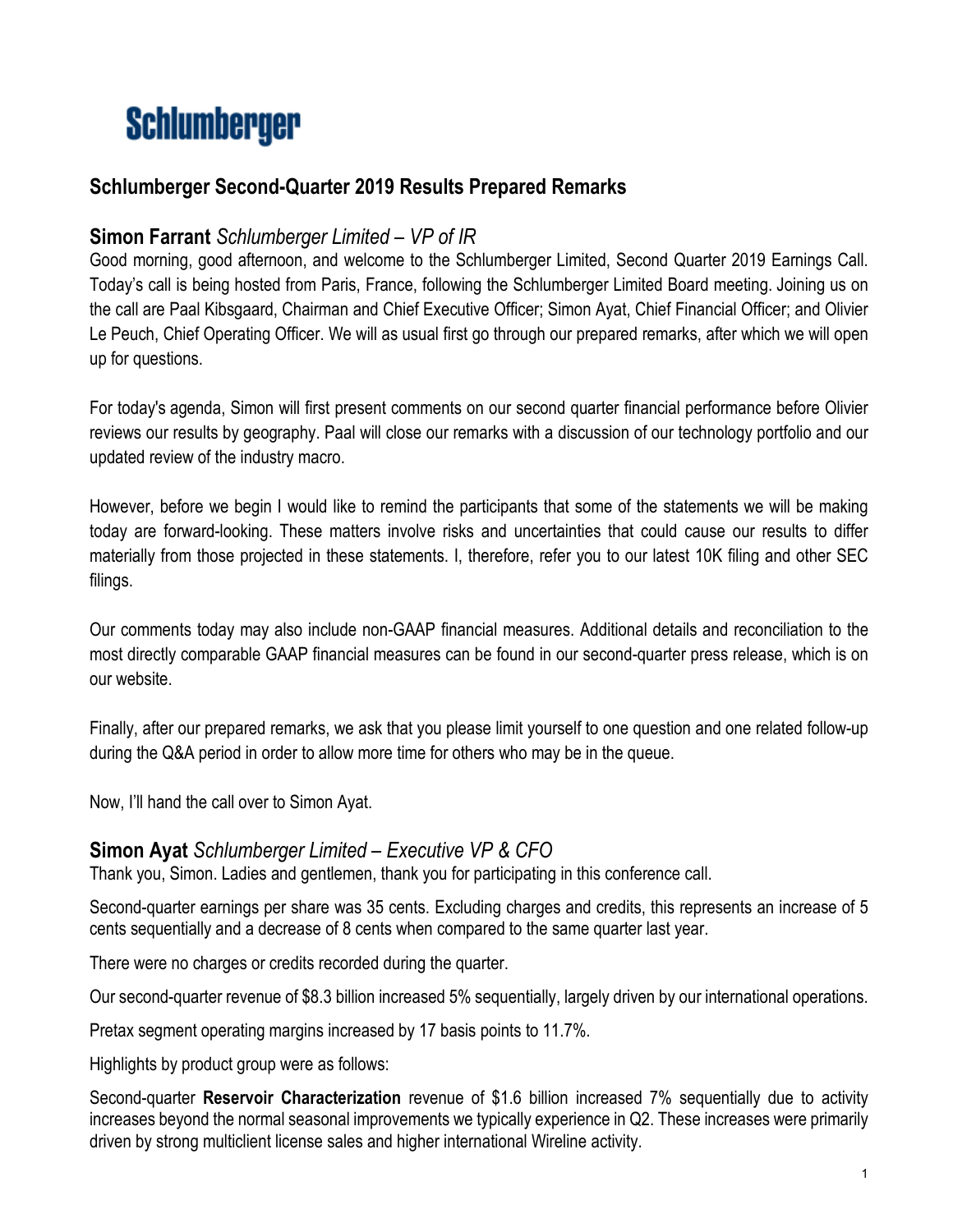Margins increased 81 basis points to 19.8% due to the increased contributions from higher margin Wireline activity and multiclient.

**Drilling** revenue of \$2.4 billion increased 1% as a stronger activity in the international areas was partially offset by lower drilling activity in North America land.

Margins decreased 45 basis points to 12.4%.

**Production** revenue of \$3.1 billion increased 6.5% sequentially primarily driven by higher international activity across all product lines.

Margins were essentially flat at 8% as the improvements in international margins from higher activity was offset by the effects of pricing pressure in North America land.

**Cameron** revenue of \$1.2 billion increased 5% sequentially. Margins increased 94 basis points to 12.6%. These increases were primarily driven by OneSubsea® and Surface Systems.

The book-to-bill ratio for the Cameron long-cycle businesses was 1.2 in the second quarter. The OneSubsea backlog increased to \$2.2 billion at the end of the second quarter.

Now turning to Schlumberger as a whole, the effective tax rate was 16.7% in the second quarter compared to 15.5% in the previous quarter. This increase was a result of the geographic mix of earnings.

In terms of cash flow, we generated \$1.1 billion from operations leading to \$459 million of free cash flow. Good performance for the second quarter despite the temporary delays in receivable collection that we experienced in certain regions.

Our net debt increased \$335 million during the quarter to \$14.7 billion. We ended the quarter with total cash and investments of \$2.3 billion.

During the quarter, we spent \$101 million to repurchase 2.5 million shares at an average price of \$40.12. Other significant liquidity events during the quarter included capex of approximately \$404 million and capitalized costs relating to SPM projects of \$181 million. During the quarter, we also made \$693 million of dividend payments.

Full-year 2019 capex, excluding SPM and multiclient investment, is still expected to be approximately \$1.5 to \$1.7 billion.

And now I will turn the conference call over to Olivier.

**Olivier Le Peuch** *Schlumberger Limited – COO*

Thank you, Simon, and good morning everyone.

Our second-quarter revenue increased 5% sequentially, driven by international activity. Our international business grew 8%, outperforming international rig-count growth of 6%, while North America revenue grew 2% sequentially.

I am pleased with the progress made and proud of our team's performance, many of whom I met during the quarter on my visits to our global operations.

My comments today will include the Cameron business. I will start with our North America operations.

In **North America**, consolidated revenue was 2% higher sequentially, with land revenue growing marginally, while offshore grew 10%. Production revenue increased 3% due to higher cementing revenue and improved OneStim® hydraulic fracturing fleet utilization, in response to market demand. These positive factors, however, were offset by the spring breakup in Canada and lower demand for drilling services as a result of the 5% decline in US land rig count.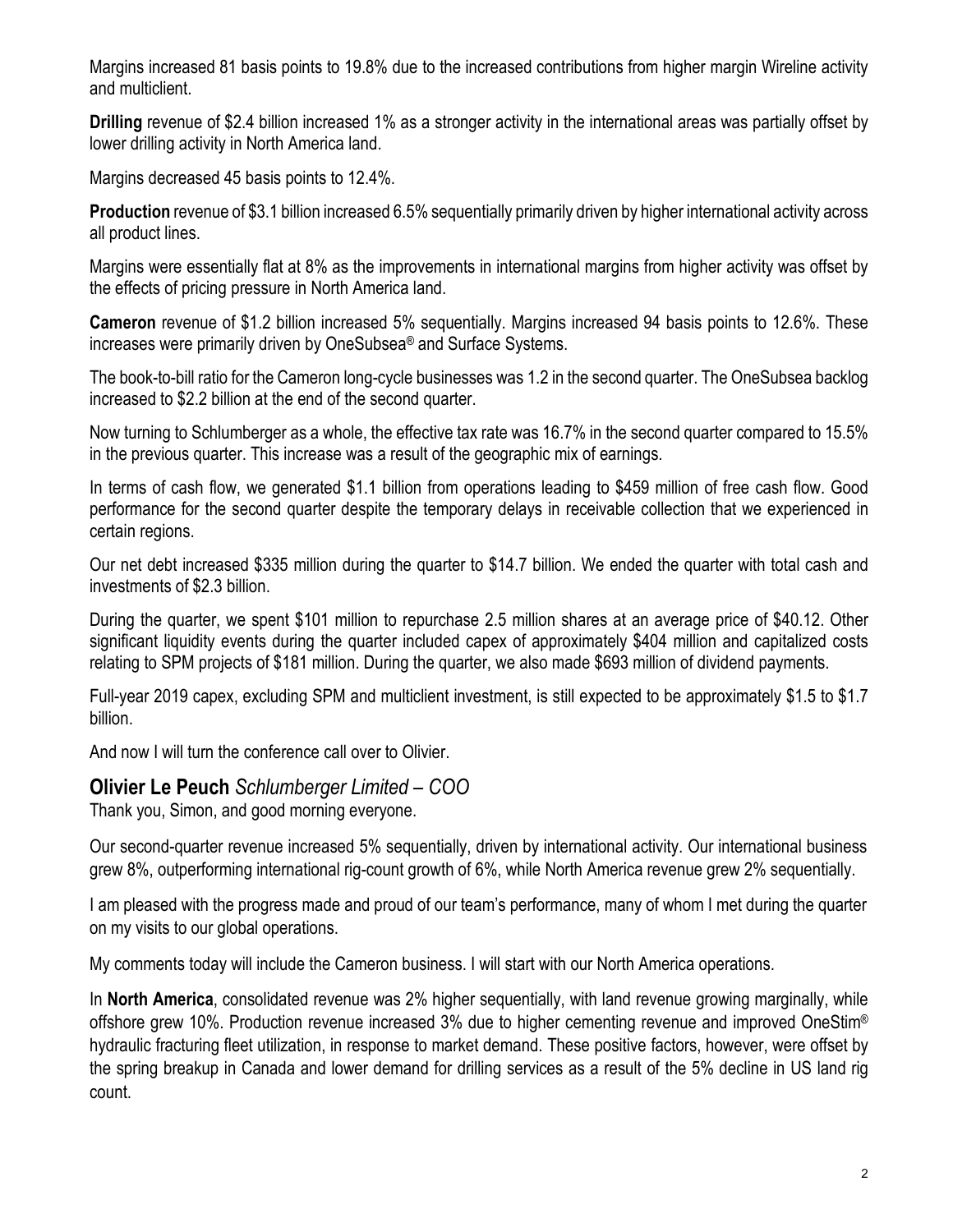**North America land** remains a challenging environment. Indeed, E&P operator focus on cash flow has capped activity and continued efficiency improvements have also reduced the number of active rigs and frac fleets—so far without major impact on oil production.

In response, we continue our returns-focused approach, deploying new technology and working closely with the major independents and IOCs that are industrializing the development of unconventional shale resources at increasing scale.

Our competitive advantage in North America land operations continues to build on our differentiation in technology and efficiency.

Surface efficiency is one area where we have made significant progress. One new technology is the MonoFlex\*, our new fracturing fluid delivery system, which significantly speeds up multiwell pad rig up, and reduces nonproductive time and safety risk.

Reservoir efficiency is another key issue for our customers. We are seeing increasing take up of technologies that help customers design and deploy completions that mitigate or avoid parent-child well interference. Two such technologies are BroadBand Shield\* and Fulcrum\* cement.

BroadBand Shield innovative fracture control technology limits the risk of communicating with or fracturing into nearby wells. By the end of June, BroadBand Shield services had been used on nearly double the number of stage when compared to all of [2018†].

Fulcrum cement improves stimulation efficiency by helping keep fracturing fluid in the target reservoir zone by improving the cement bond. In the second quarter, Fulcrum technology deployments tripled versus the previous quarter and doubled in the first half when compared to full-year 2018.

In our other North America land businesses, Surface Systems grew 5% sequentially and 6% year-over-year. This was driven by the frac tree rental business, benefiting from MonoFlex technology and integration with OneStim. Artificial Lift was strong with sequential ESP sales growth of 5% from new technology and fit-for-purpose pump systems that outpaced low-flow service revenue.

**Offshore North America**, revenue increased 10% sequentially, primarily due to strong WesternGeco® multiclient license sales. While offshore rig count has yet to increase significantly, customer interest is high, indicating stronger activity coming in the second half of the year.

With the North America market remaining challenged in the coming months, we continue to protect our operating margins by focusing on our agile execution and operational efficiency.

In the **international markets,** we continue to witness broad-based activity growth. More than half of the international GeoMarkets posted high, single-digit revenue growth or better year-over-year. This was mainly driven by rig activity, but our performance was also enhanced by key GeoMarket activity, exceeding normal seasonal rebounds.

The improving exploration trend of last quarter also continued. Wireline offshore exploration revenue grew by a third, during the first half of the year with a sizeable increase in new technology sales. As offshore momentum builds, shallow-water rig activity grew by 14% in the first half and deepwater activity is strengthening as new projects are sanctioned.

Cameron international revenue grew significantly quarter-over-quarter, supported by leverage of the GeoMarket structure. This is the fifth consecutive quarter where the total Cameron book-to-bill ratio was greater than one.

This was also the first quarter since we acquired Cameron, where all four product lines, both long and short cycle, grew revenue sequentially.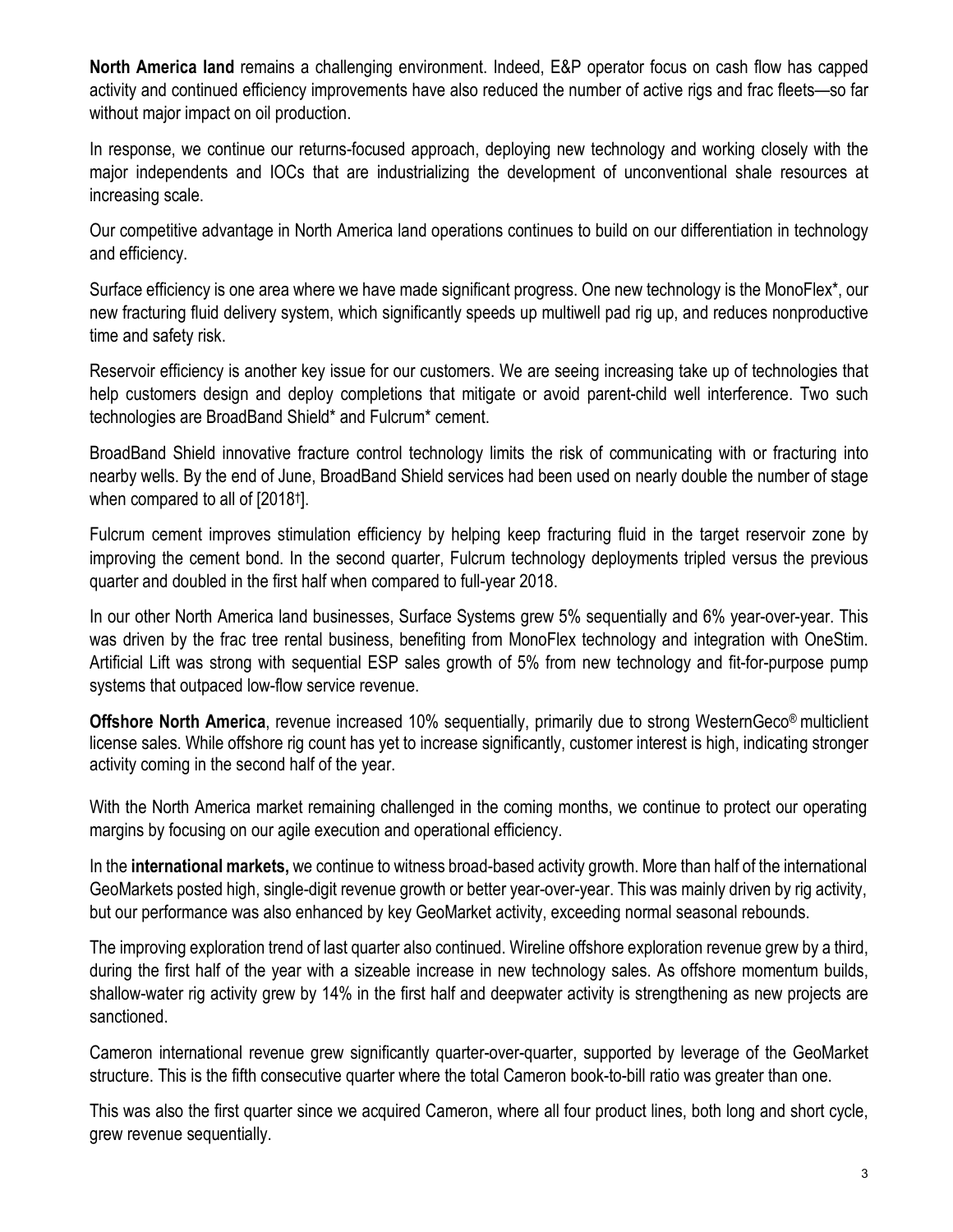Consolidated revenue in the **Latin America** area increased 12% sequentially from 21% revenue growth in the Mexico & Central America GeoMarket. WesternGeco multiclient seismic sales had a strong quarter as exploration investment continued to gain strength offshore.

In the Latin America North GeoMarket, revenue was driven by SPM activity in Ecuador, with the Shaya project continuing to improve from strong execution on waterflooding recovery.

**Europe/CIS/Africa** area consolidated revenue increased 11% over the previous quarter, on the back of seasonal activity recovery in the Northern Hemisphere and rig activity increase in Eastern Europe.

In the UK & Continental Europe GeoMarket revenue exceeded expectations by growing 28% sequentially, with all product lines experiencing growth. In the Russia & Central Asia GeoMarket, we experienced 12% revenue growth on seasonal recovery with the majority of product lines growing revenue high single digits or better.

Consolidated revenue in the **Middle East & Asia** area increased 5% sequentially, with Far East Asia & Australia GeoMarket leading the way with 19% sequential revenue growth, mostly driven by offshore activity.

Elsewhere in the area, the seasonal activity recovery in China was partially offset by lower activity in Malaysia and India. Iraq was lower on completion of an IDS project, and in Saudi Arabia, revenue increased on sales of intelligent completions. In the Middle East, the four Cameron product lines delivered double-digit revenue growth driven by increased activity and share gains across the portfolio.

As discussed in our last earnings call, we have initiated a systematic process to address underperforming business units and contracts in the international markets.

I am pleased to say that more than two-third of our product lines experienced sequential revenue growth in the international markets this quarter, and with each of them having expanded their margins. A few business units, however, continue to be highly dilutive to our international margins, and we are looking at their performance very closely.

We continue to work with our customers to resolve underperforming contracts, exploring ways to eliminate waste through joint planning or execution, or improving terms and conditions to avoid unnecessary cost or excessive risk. Most customers are very receptive to this, as they see the benefit of increased operational performance and are increasingly concerned about securing supply of technology and resources for future activity uptake.

These focused efforts are already producing visible improvements in our international margins.

As international activity increases, our deployment of capex is also prioritized towards the business units with higher returns. This dynamic capital deployment is creating some tightness in the market, which is another catalyst for pricing improvements.

To conclude, we continue to see high, single-digit revenue growth internationally—excluding Cameron—consistent with previous guidance. At the close of the first half of 2019, international revenue has increased 8% year-over-year while North America land revenue has declined 12% year-over-year. These results are in line with our view of the normalization in global E&P spending.

And with that, I will turn the call over to Paal.

#### **Paal Kibsgaard** *Schlumberger Limited – Chairman & CEO* Thank you Olivier and good morning everyone.

I will start by adding a few comments to complement the geographical review of the quarter provided by Olivier and highlight how the current market developments are favorably impacting the opportunity set for Schlumberger.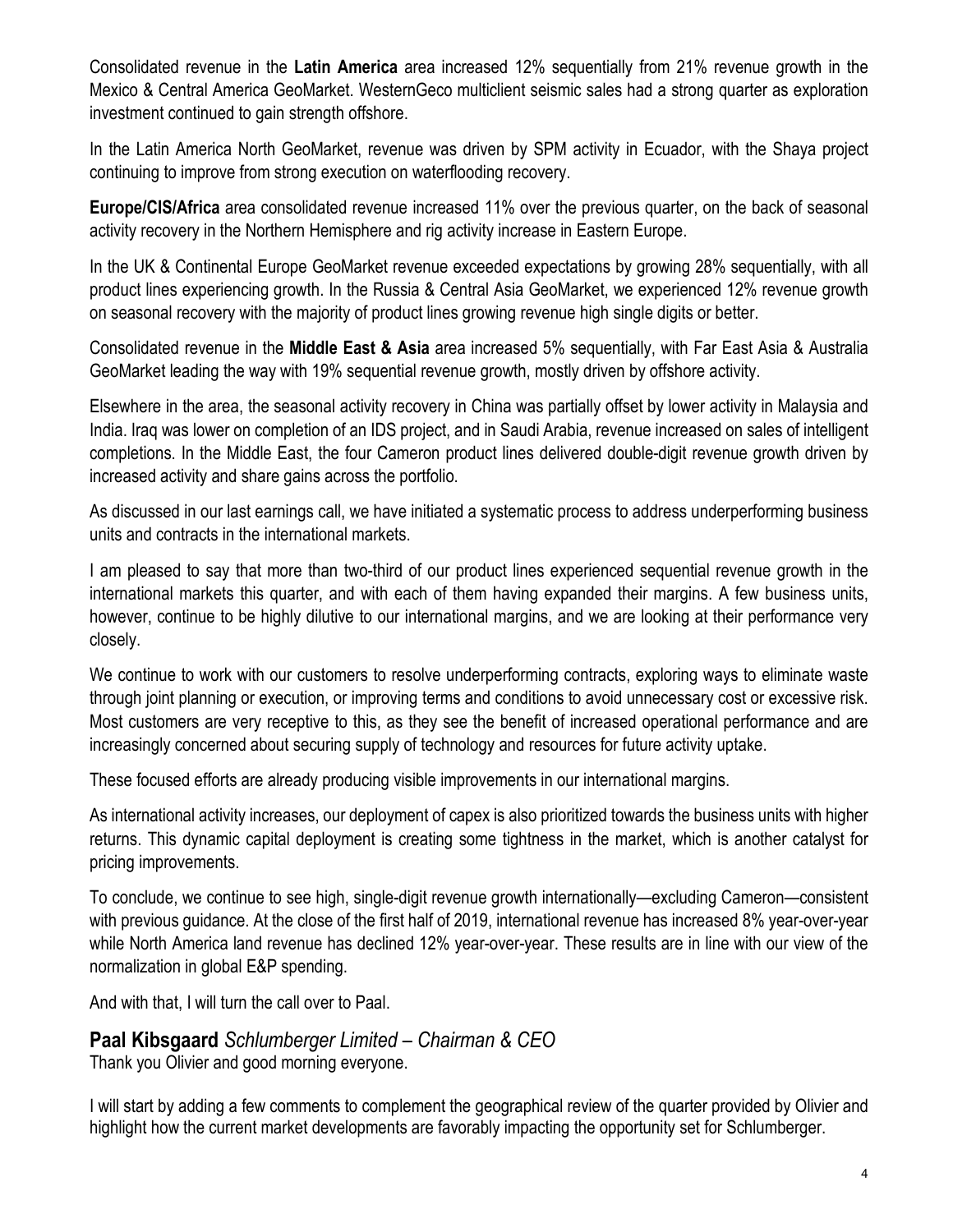Let me begin with the macro environment where the market sentiments remain balanced.

On the demand side, the 2019 agency forecasts have been reduced slightly on global trade fears and the current geopolitical tensions but we do not anticipate any change to the structural demand outlook for the mid-term.

On the supply side, we continue to see US shale oil as the only near- to medium-term source of global production growth.

However, the consolidation among North American E&P companies is further strengthening the shift away from growth focus towards financial discipline, while at the same time driving increased focus on HSE, technology adaptation, more collaborative business models, and it will also potentially dampen the large variations in investment levels throughout the cycle.

These effects, combined with the recent decision by OPEC and Russia to extend production cuts through the first quarter of 2020, are likely to keep oil prices range bound around present levels.

Although the markets are well supplied from projects sanctioned and partly funded prior to 2015, this source of supply additions will start to fade in 2020, thereby further exposing the accelerating decline rates from the mature production base around the world.

In addition, while the number of new FID approvals in 2019 are likely to increase again for the fourth consecutive year, their size and number account for supply additions far below the required production replacement rates.

We therefore maintain our view that international E&P investment will grow by 7 to 8% in 2019—a figure confirmed by the increasing international rig count and the growth seen in our international business in the first half of this year.

In contrast, the cash flow focus amongst the E&P operators confirms our expectations of a 10% decline in North America land investments in 2019.

This means the welcome return of a familiar opportunity set for Schlumberger.

For the first time since 2012 and 2013, we see high, single-digit growth in the international markets, signaling the start of an overdue and much needed multiyear international growth cycle.

This growth is taking place in our backyard, where our technology performance and longstanding presence is highly valued and where our market share and profitability gives us an earnings potential up to four times that of our closest competitor.

Our leading international market position is built on our scale, footprint, and extensive technology portfolio, and further strengthened by the significant efforts we have made to evolve the company over the past five years along the following three directions:

The first is our internal transformation program that has modernized our workflows and our organizational structure by creating stronger and more professional support functions with cutting-edge planning, execution, and collaboration tools.

This has allowed us to significantly improve the utilization of our asset base and reduce our operating costs through improved planning, distribution, and maintenance.

At the same time, we have been able to deploy our people and expertise more effectively.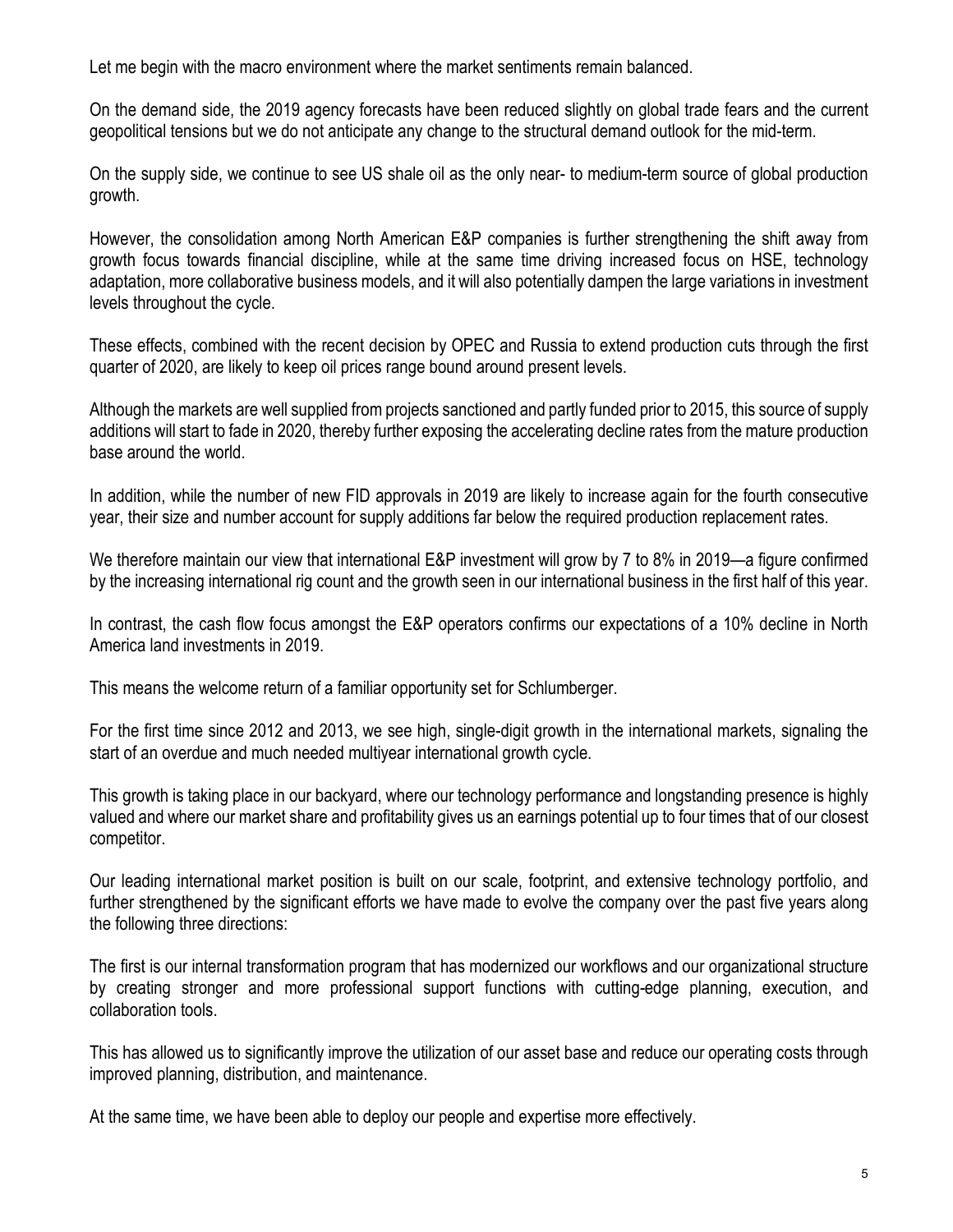All of this has created structurally lower capital intensity of our traditional product lines and lower working capital throughout our technology offering.

This will together improve our ability to generate incremental margins and free cash flow as international activity continues to increase and pricing headwinds gradually become tailwinds.

The second major direction we have been pursuing is our digital strategy, which is built on the pillars of a cloudbased applications platform, an open data ecosystem, and a broad range of edge architecture solutions.

Altogether, this represents a complete platform ready to support our customers in accelerating the digital transformation of our industry.

After years of R&D investments in line with this strategy, we are now introducing several applications to the market with more to follow in the coming years:

Within **Reservoir Characterization**, we recently introduced the GAIA\* platform at the EAGE conference in London.

GAIA uses the power of DELFI\* to enable explorationists to discover, visualize, and interact with all available data in a basin without compromising resolution or scale.

In **Drilling**, our OneDrill<sup>®</sup> platform is the first digital drilling system that is fully designed for integration and automation.

It spans our drilling software applications, the automation-ready Rig of the Future, and a range of new downhole hardware that together will redefine the efficiency of land drilling operations.

And spanning **Production** and **Cameron**, our recently announced Sensia joint venture with Rockwell will, upon closure, be the first fully integrated oilfield automation provider focused on production measurement solutions, domain expertise, and automation.

The third of our focus areas in recent years has been to reduce the capital intensity of our business after we invested actively to build out the company in the early part of this extended downturn.

Our efforts to reduce capital intensity began with our decision to exit the marine seismic business in late 2017 after our advanced geophysical measurement technology failed to deliver the needed financial returns over a number of business cycles and with no improvements in sight.

Another recent example is the divestiture of our land drilling rig business in Kuwait, Oman, Iraq, and Pakistan to the Arabian Drilling Company, a minority joint venture we have had with our Saudi Arabian partner TAQA for more than 50 years.

Through this transaction, we will eliminate the need for capital investments into this rig fleet, while maintaining access to the rigs for our integrated drilling operations in the Middle East.

We will also follow a similar capital structure but with other partners for the deployment of the Rig of the Future where we now have introduced the first rigs into US land.

We have also announced our plans to exit the businesses related to Fishing & Remedial services, DRILCO, and Thomas Tools that came with the Smith acquisition in 2010, as these business lines are capital intensive, generate a lower return on capital, and are not core to our drilling operations.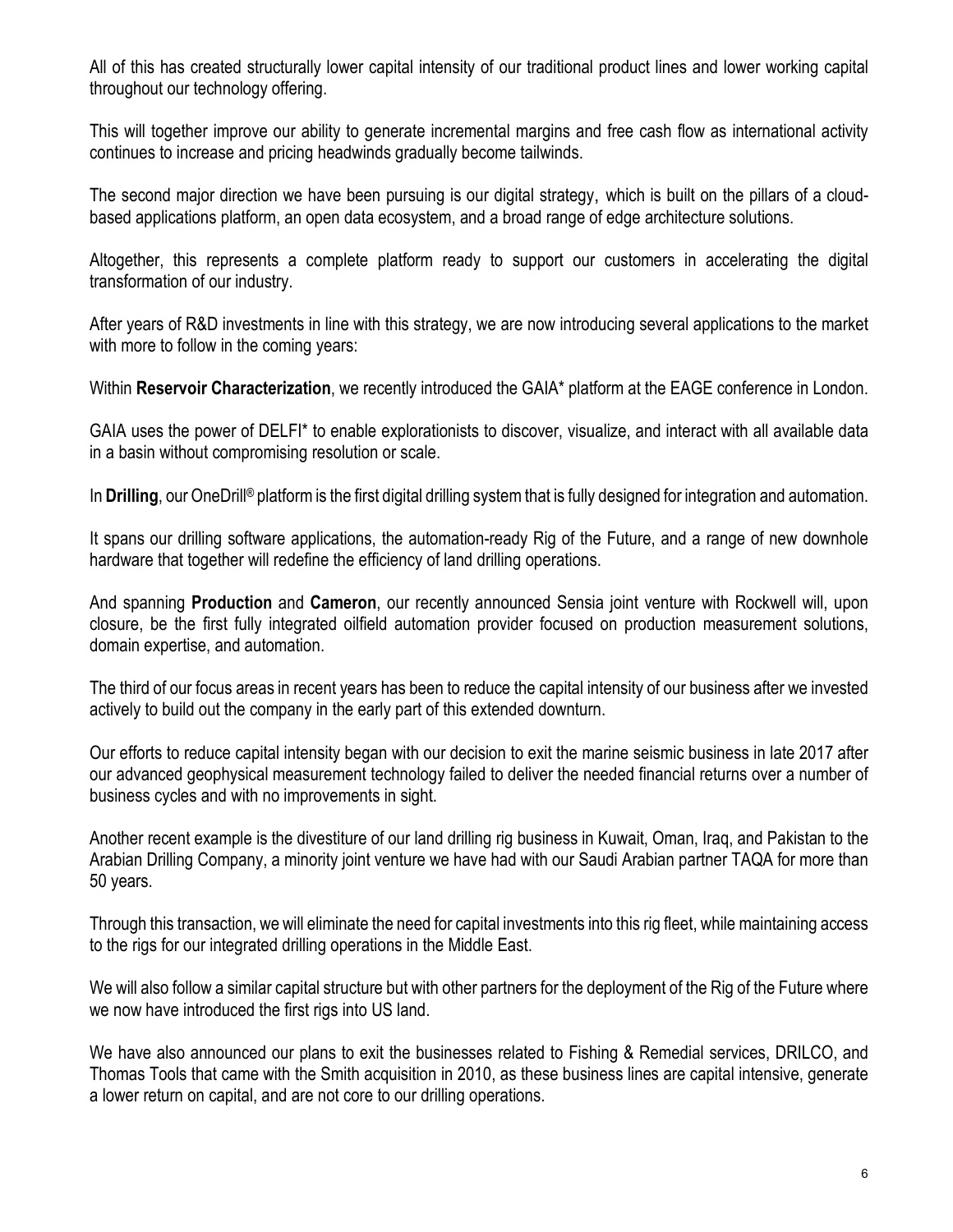Beyond our recently announced transactions, which will produce approximately \$1 billion of gross proceeds in 2019, we have also stated our intentions to monetize partly or fully our two SPM projects in Argentina and Canada to demonstrate our ability to generate value from the assets we take under management.

And while we have decided not to undertake new SPM projects that involves any period of negative cash flow, we still see a significant opportunity to deploy the technical and commercial expertise we have developed within SPM through less capital-intensive contractual models.

On this basis, we have signed an MOU to work on a large integrated project in the OML 11 block offshore Nigeria, where we will act as the technical and project execution partner, with funding provided by a third party.

This SPM-lite project, which involves no Schlumberger capital investment, is our preferred SPM business model going forward.

We have also recently entered into a similar SPM-lite project to manage the Awali Field in Bahrain.

In addition to the divestitures and the new SPM-lite model, we have also structurally lowered the capital intensity of our core business over the past five years, where we today run our operations with a capex requirement of around 5% of revenue compared to historic levels of 10–15%.

In addition to the major directions I have just described, our day-to-day execution focus continues to be on further improving the quality of service we provide to our customers, optimizing the deployment of our resources as we start to see shortages in several basins, and to address our underperforming contracts and business units around the world.

Altogether, this should enable us to restore profitability to our target levels and also to drive incremental margins and free cashflow going forward.

Let me conclude my remarks with a few comments as we transition to a new Chairman and new CEO of Schlumberger.

Earlier today, we announced the appointment of Mark Papa as our new Chairman and Olivier Le Peuch as our new CEO.

I have spent the past decade as COO, CEO, and more recently as Chairman of Schlumberger, and while it has not necessarily been the friendliest of decades in terms of the business environment, it has been a fantastic journey and a great honor to be trusted with the responsibility to lead this amazing company, which is made up of the best people in our industry.

One of the most important duties of a sitting Chairman and CEO is to ensure an orderly succession process to the next leader, which in my mind involves several key responsibilities.

The first of these is to pick the right time to step down.

After a decade at the top of the company, with the deepest and most challenging downturn in our history behind us, and with the international upturn starting to take shape, I therefore asked our Board to start the succession process exactly 12 months ago.

The second responsibility is to fully support the Board as they run the search and selection process for the leadership succession.